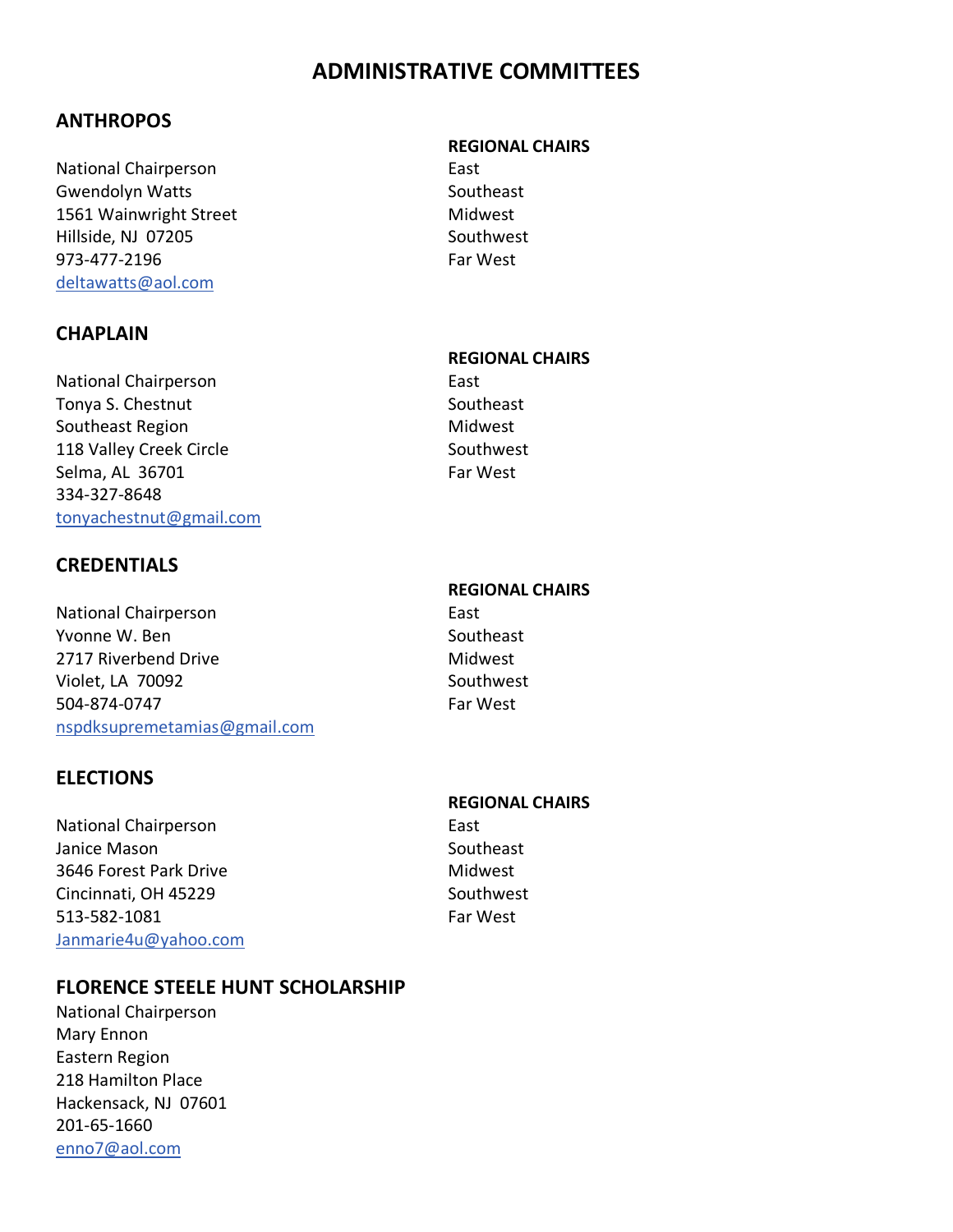# **ADMINISTRATIVE COMMITTEES**

## **HISTORY OF THE SORORITY**

National Chairperson Peggie F. Myles 1111 47<sup>th</sup> Street Birmingham, AL 35308 205-410-3789 [Pmyles121@bellsouth.net](mailto:Pmyles121@bellsouth.net)

## **MILITARY SERVICE**

National Chairperson **East** Holly Zuber Banks (E) Southeast 86 Brookside Avenue Midwest Nyack, NY 10960 Southwest 845-641-9883 Far West [hzbaka@gmail.com](mailto:hzbaka@gmail.com)

### **NOMINATIONS**

National Chairperson **East** Hattie McFrazier (FW) Southeast 1618 Bruin Avenue **Midwest** Los Angeles, CA 90047 Southwest 323-756-5866 Far West [Mcfrazier7@aol.com](mailto:Mcfrazier7@aol.com)

### **PAST NATIONAL OFFICERS**

National Chairperson Drusilla Kinzonzi (E) 10 Knight Street Monroe, NY 10950 845-774-6521 [eccdinzonzi@gmail.com](mailto:eccdinzonzi@gmail.com)

## **RESOLUTIONS**

National Chairperson **East** 

### **REGIONAL CHAIRS**

### **REGIONAL CHAIRS**

**REGIONAL CHAIRS** Southeast Midwest Southwest Far West